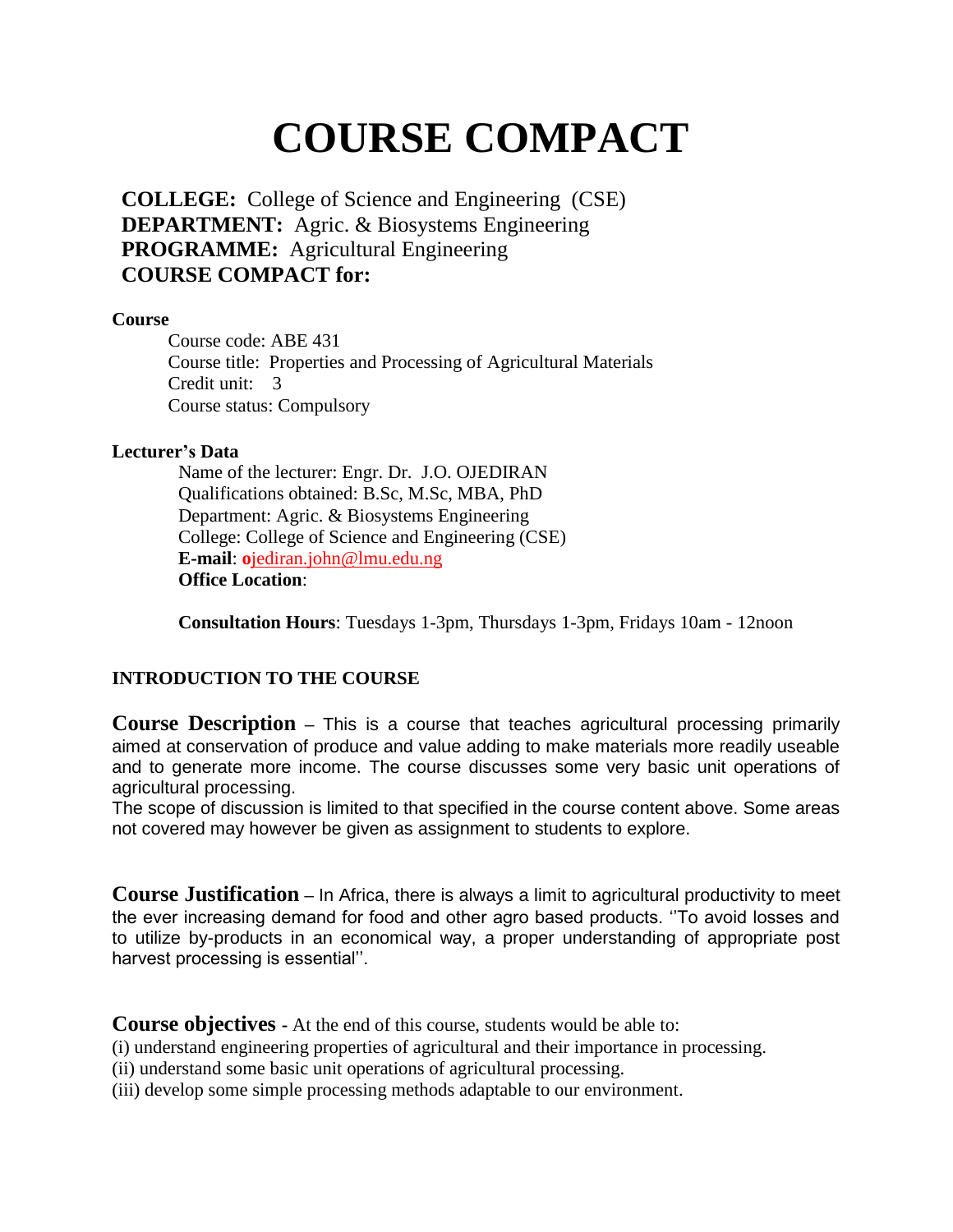**Course Content –** Understanding Biological materials as distinct from Engineering materials, Different Engineering properties of agricultural materials and their importance in design of processing equipment: physical, frictional, mechanical, electrical, thermal, optical and rheological properties. Processing of agricultural materials: Cleaning, Sorting and Grading, Screens and seperators, Particle size analysis and size reduction processes, Dehydration and drying, equilibrium moisture content of agricultural materials, Psychrometry and analysis of processes, Design of dryers for tropical plant and animal products. The solar dryer.

# **Course Expectations:**

| S/N            | <b>GRADING</b>                                   | $SCORE(\%)$ |
|----------------|--------------------------------------------------|-------------|
| 1.             | <b>Continuous Assessments</b>                    |             |
|                | $\bullet$ C.AI                                   | 7%          |
|                | • C.AII (Mid-Semester Test)                      | 15%         |
|                | C.AIII                                           | 8%          |
| $\mathbf{2}$ . | <b>Assignment</b>                                |             |
| 3.             | <b>Practical (Laboratory work)/ Case Studies</b> |             |
| 4.             | <b>Final Examination</b>                         | 70%         |
|                | <b>Total</b>                                     | 100         |

**Course Delivery Strategies -** Lecture method complimented with laboratory work will be adopted. In the laboratory, diagrams will be explained and students will be given assignments to write and discuss. Students may sometimes be grouped for the laboratory work.

**Course Duration-** Four hours for 15 weeks (60hours)

# **LECTURE CONTENT**

# **Lectures broken into Modules. Each week represents a module.**

Ø **Week 1:** Understanding biological materials.

Ø **Objectives:** The students at the end of the lectures for the week should be able to appreciate the peculiarity of agricultural materials and also be able to conceptualize handling methods. Specifically, students should **i**) know what biomaterials are.

- ii) know why they are living materials.
- iii) know the distinguishing features from engineering materials.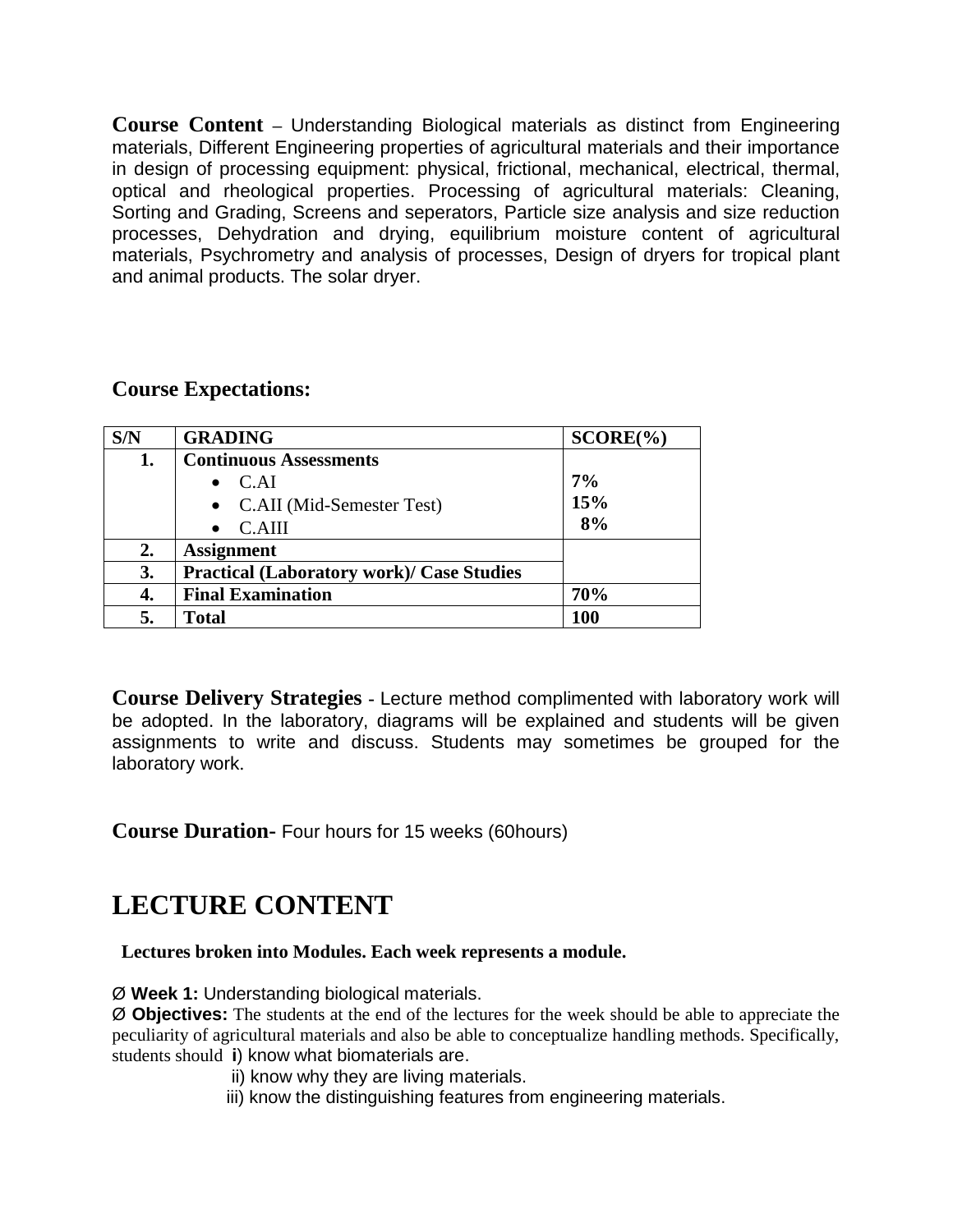Ø **Study Question:** Discuss the life sustaining processes biomaterials undergo that distinguish them as living bodies.

Ø **Week 2:** An overview of Engineering properties of agricultural materials and their importance in design of processing equipment and postharvest handling.

Ø **Objectives:** The students at the end of the lectures for the week should be able to classify engineering properties, their relevance in processing and specific examples.

Ø **Week 3:** Detailed discussion on physical properties of agricultural materials. Definitions and calculations on shape and size, roundness, roundness ratio, sphericity, volume. density and specific gravity. I=f(sh,s,o,p,fm...), use of the standard chart for describing shape of agricultural products.

Ø **Objectives:** The students at the end of the lectures for the week should understand the various physical properties and the method of determining them.

Ø **Study Question:** Using the standard chart, describe the shape of ten agricultural products.

Ø **Week 4:** Detailed discussion on porosity and its determination using the porosity tank, terminal velocity and drag coefficient. Frictional properties and mechanical properties, their relevance in design of postharvest systems.

Ø **Objectives:** The students at the end of the lectures for the week should understand the various physical properties listed above, the method of determining them and their relevance in agricultural processing.

Ø **Week 5:** Detailed discussion on some thermal and optical properties and their relevance in postharvest operations.

Ø **Objectives:** The students at the end of the lectures for the week should understand the importance of heat capacity, thermal conductivity, diffusivity, light transmittance etc in processing.

Ø **Week 6:** Rheology and rheological properties of agricultural materials, description of simple models i.e Hookean, Maxwell and Kelvin models.

Ø **Objectives:** The students at the end of the lectures for the week should know the various models, their sketch, equations and calculation.

Ø **Study Question:** Study worked examples

Ø **Week 7:** Processing of agricultural materials: Cleaning, Sorting and Grading, Screens and seperators: types and their effectiveness, calculation of cleaning efficiency.

Ø **Objectives:** The students at the end of the lectures for the week should understand the processing operations listed above.

Ø **Study Question:** Calculate the cleaning efficiency using the set of data given

Ø **Week 8:** Tutorials preparatory to Mid-semester Examination. Mid-semester exams.

Ø **Objectives:** The students will be examined on topics treated so far. This is a fore-taste of the main examination.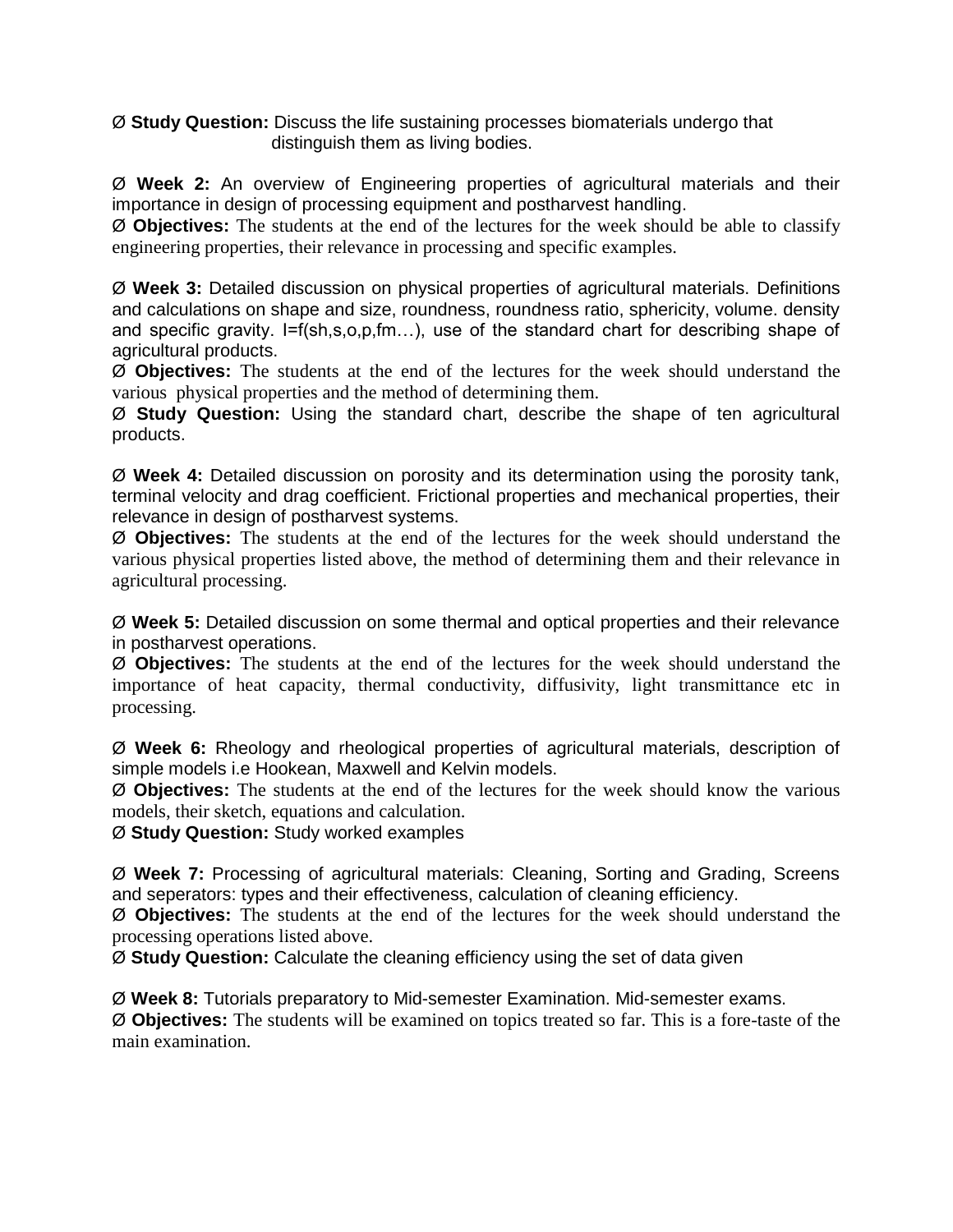Ø **Week 9:** Dehydration and drying: constant and falling rates, thin layer and deep bed, equilibrium moisture content of agricultural materials: determination using Henderson equation.

Ø **Objectives:** The students at the end of the lectures for the week should understand the difference between each pair of operation above, the relevance of equilibrium moisture content and its determination.

Ø **Study Question:** Derive the Henderson model of equilibrium moisture content for agricultural products.

Ø **Week 10:** Psychrometry, use of psychrometric chart, representation and analysis of processes using the psychrometric chart.

Ø **Objectives:** The students at the end of the lectures for the week should understand the use of the psychrometric chart for analyzing processes.

Ø **Study Question:** The dry bulb and wet bulb temperatures of a drying process are 20<sup>o</sup>C and 25<sup>°</sup>C respectively. Determine all other properties.

Ø **Week 11:** Further work on Psychrometry, Calculations using the psychrometric chart, representation and analysis of processes using the psychrometric chart.

Ø **Objectives:** The students at the end of the lectures for the week should be able to determine the energy requirement of various processes.

Ø **Week 12:** Theory of air separation. Design of seperators/screens for tropical crops:

Ø **Objectives:** The students at the end of the lectures for the week should know various seperators and screens for separation.

Ø **Week 13:** Particle size analysis using Rittinger's, Kick's and Bond's laws. Particle size reduction principles: Crushing, impact, shearing and cutting. Some examples: Hammer mill, Burr mill, Plate mill.

Ø **Objectives:** The students at the end of the lectures for the week should understand the various size reduction processes. Also, students should be able to carry out particle size analysis using the three laws above.

Ø **Week 14:** Design of dryers for tropical plant and animal products: rotating drum dryer and solar dryer. Understand the Luikov theoretical drying equation.

Ø **Objectives:** The students at the end of the lectures for the week should be familiar with simple adaptable technology for drying agricultural products.

Ø **Home Study:** Read up Continuous flow dryers – cross flow, concurrent flow and counter current flow.

Ø **Week 15: Topic:** Tutorials and Examination **Objectives:**

To examine the students on all that has been taught during the semester.